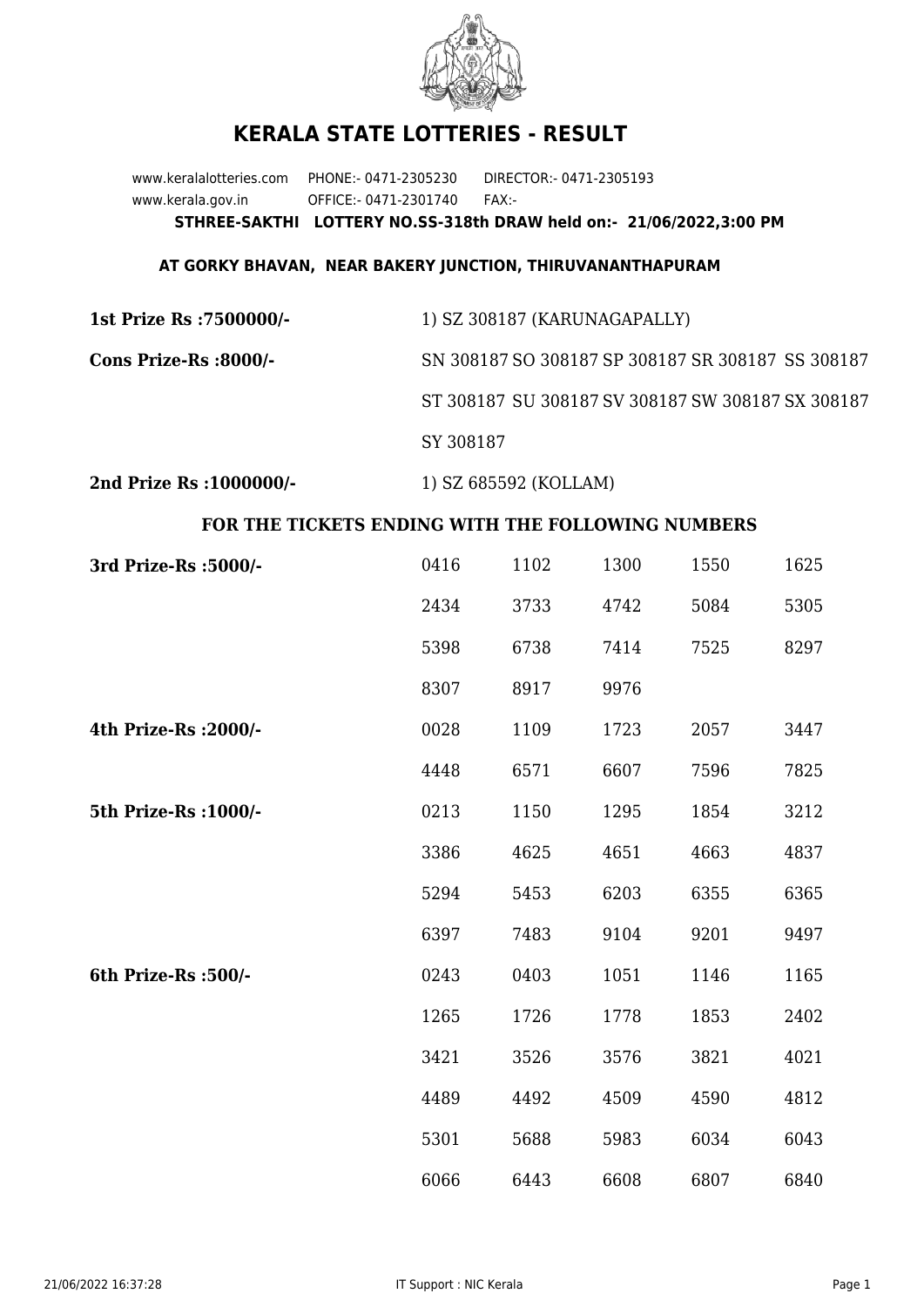|                      | 6873 | 6946 | 7392 | 7529 | 7554 |
|----------------------|------|------|------|------|------|
|                      | 7559 | 7560 | 7738 | 7778 | 7924 |
|                      | 8065 | 8274 | 8347 | 8890 | 8898 |
|                      | 9032 | 9174 | 9279 | 9355 | 9361 |
|                      | 9423 | 9943 |      |      |      |
| 7th Prize-Rs : 200/- | 0643 | 1159 | 1199 | 1219 | 1267 |
|                      | 1437 | 1689 | 1721 | 1969 | 2096 |
|                      | 2202 | 2396 | 2418 | 2509 | 2543 |
|                      | 3251 | 3543 | 3686 | 3765 | 4099 |
|                      | 4339 | 4710 | 4738 | 4776 | 4874 |
|                      | 4911 | 5085 | 5418 | 6300 | 6455 |
|                      | 6905 | 7030 | 7336 | 7473 | 7605 |
|                      | 7783 | 7932 | 7954 | 8141 | 8191 |
|                      | 8479 | 8504 | 9167 | 9522 | 9776 |
| 8th Prize-Rs : 100/- | 0017 | 0217 | 0438 | 0462 | 0531 |
|                      | 0551 | 0584 | 0592 | 0652 | 0782 |
|                      | 0983 | 1048 | 1062 | 1079 | 1252 |
|                      | 1298 | 1356 | 1576 | 1647 | 1678 |
|                      | 1701 | 1759 | 1843 | 2011 | 2064 |
|                      | 2098 | 2125 | 2149 | 2306 | 2321 |
|                      | 2465 | 2520 | 2571 | 2920 | 3076 |
|                      | 3092 | 3124 | 3275 | 3301 | 3319 |
|                      | 3458 | 3565 | 3594 | 3723 | 3822 |
|                      | 3968 | 4040 | 4070 | 4106 | 4428 |
|                      | 4576 | 4622 | 4636 | 4657 | 4661 |
|                      | 4672 | 4673 | 4734 | 4775 | 4786 |
|                      | 4806 | 4832 | 4883 | 5016 | 5120 |
|                      | 5153 | 5214 | 5430 | 5438 | 5514 |
|                      | 5585 | 5813 | 5816 | 5836 | 5860 |